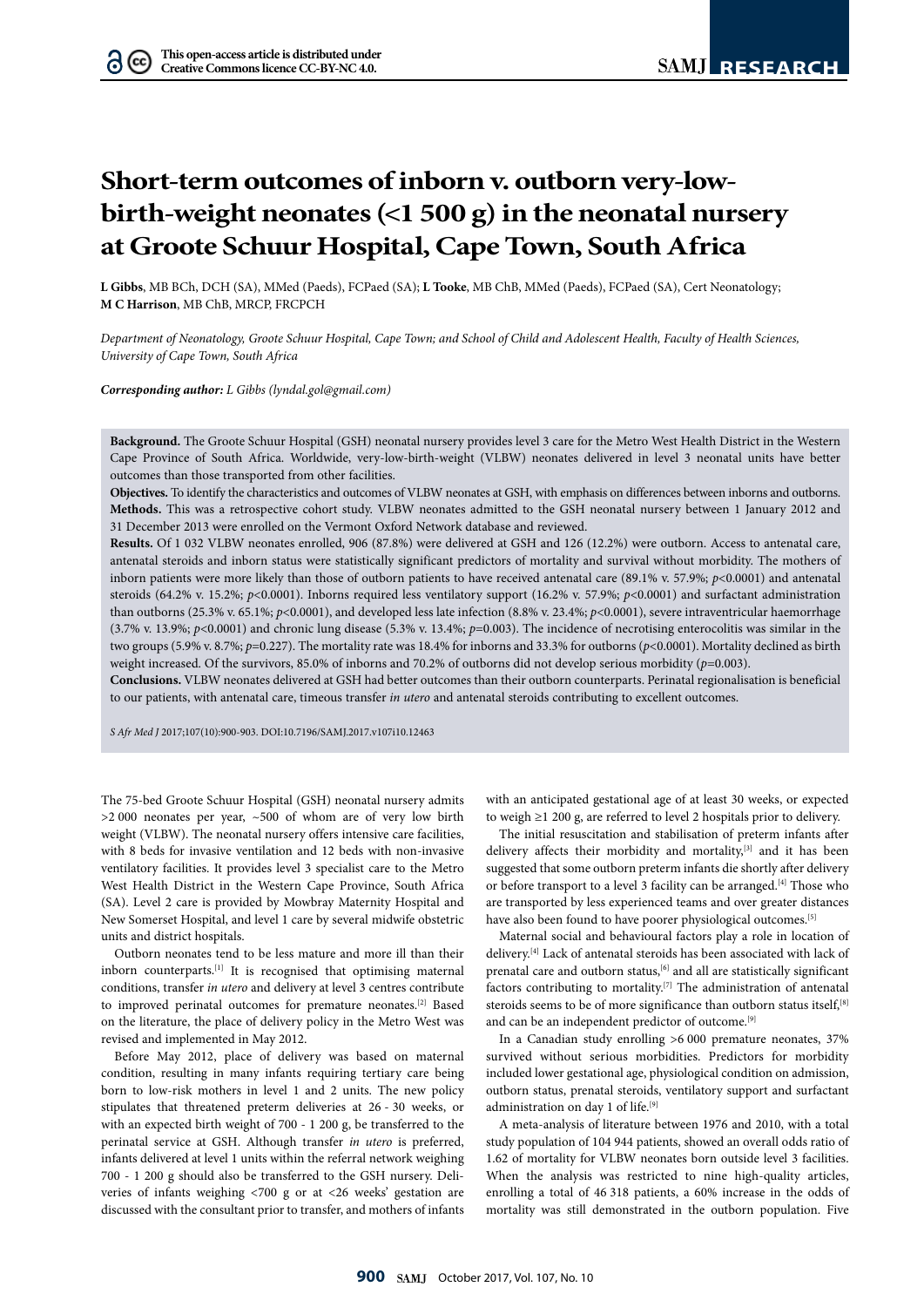studies documenting the mortality of extremely-low-birth-weight (ELBW) neonates, weighing <1 000 g, were combined (*N*=13 093) and showed an 80% increased risk of mortality in outborns. Despite the 35-year span of the analysis, the association between place of delivery and mortality did not change over time.<sup>[10]</sup>

#### **Objectives**

To identify the characteristics of the VLBW neonates admitted to the GSH neonatal nursery, with emphasis on the differences in outcomes between inborn and outborn patients, and identify focus areas for improvement of these outcomes.

## **Methods**

This was a retrospective cohort study of neonates weighing ≤1 500 g admitted to the GSH nursery between 1 January 2012 and 31 December 2013, and subsequently enrolled in the Vermont Oxford Network (VON) database. A database analysis was performed.

Data were collected using the VON data capture form, and stored on the VON database. Definitions used were based on those specified by the VON database.

The VON database comprises >1 000 neonatal units worldwide. Established in 1988, this non-profit organisation aims to improve the quality of care of premature neonates through research and quality improvement projects. The GSH neonatal nursery became a member in 2012, and submits data on >500 patients per year. Data are collected by medical officers and registrars working in the unit by means of a standardised data collection sheet, and verified by an overseeing consultant who enters the data into the passwordprotected database.

#### **Ethical considerations**

Each patient is allocated a number on the database to maintain confidentiality, and the data are stored in a password-protected database only accessible to registered users. The hard copies of the capture forms are stored in a lockable cupboard accessible only to investigators. As the study was retrospective, informed consent was not required from the parents of participants.

Ethical approval was granted by the Human Research Ethics Committee of the University of Cape Town Faculty of Health Sciences on 19 November 2014 (ref. no. 853/2014), and permission to conduct the research was granted by the CEO of GSH.

#### **Data analysis**

Data were captured manually using the VON data capture form, and entered into the VON database. Relevant parameters were documented on an Excel 2013 spreadsheet (Microsoft, USA) and analysed using SPSS software (IBM, USA).

Wilcoxon rank-sum tests were used to compare the distributions of gestational age and weight between in- and outborn infants (skewed continuous valued variables) and  $\chi^2$  tests of association to determine whether there was any association between birth location and various categorical variables. Significance was assessed at the 5% level.

#### **Results**

#### **Study cohort**

Of a total of 1 032 infants enrolled, 906 (87.8%) were delivered at GSH and 126 (12.2%) were outborn, i.e. delivered outside GSH and transported to our facility.

#### **Maternal characteristics**

Of mothers of inborn infants, 89.1% had received antenatal care, compared with 57.9% of mothers of outborn infants (*p*<0.0001); 64.2% and 15.2%, respectively, had received antenatal steroids (*p*<0.0001). The provision of antenatal care and antenatal steroids were statistically significant factors predicting survival without morbidity and mortality.

Of the mothers at GSH, 54.6% were treated for hypertension, compared with 3.2% of mothers from other centres (*p*<0.0001). This finding is in keeping with the fact that hypertensive pregnant women in the Metro West area are referred for specialist care at GSH. Of inborn deliveries, 74.1% were via caesarean section, compared with 17.5% of outborn deliveries (*p*<0.0001). The outborn caesarean section deliveries took place at level 2 hospitals.

Chorioamnionitis was reported in 6.4% of inborns and 7.5% of outborns. Data were missing for 39 patients (3.8% of the cohort). This finding was not statistically significant (*p*=0.659).

#### **Infant characteristics**

During their admission at GSH, 16.2% of inborn neonates and 57.9% of outborns received invasive ventilation (*p*<0.0001). Clinically unstable neonates may be intubated and ventilated for ambulance transfer, accounting for part of the large proportion of ventilated outborns.

Endogenous surfactant was needed by 25.3% of inborns, compared with 65.1% of outborns (*p*<0.0001).

Fifty-one infants (4.9%) did not have documented temperatures within 1 hour of admission. Of the remainder, 44.4% of inborns and 40.8% of outborns were hypothermic on admission (*p*=0.465). This is recognised as a problem, and has subsequently been addressed by increasing the temperature in operating theatres where caesarean sections are performed.

#### **Outcomes**

Culture-positive late infection developed in 8.8% of inborns and 23.4% of outborns (*p*<0.0001), and 5.9% of inborns and 8.7% of outborns developed clinical and radiological necrotising enterocolitis. The difference was not statistically significant (*p*=0.227).

One hundred and forty infants (13.6%) did not have a cranial ultrasound scan in the first 28 days of life. Many died before a scan could be done, or were transferred to another facility before they were scanned. Of those who did have an ultrasound scan, 3.7% of inborns and 13.9% of outborns were found to have severe (grade 3 or 4) intraventricular haemorrhage (IVH) (*p*<0.0001).

Of the infants who survived to discharge, 2.0% of inborns and 6.3% of outborns had severe IVH (*p*=0.039). In the cohort who died, 17.2% of inborns and 35.7% of outborns who had cranial ultrasound scans before their death were found to have severe IVH (*p*=0.02).

Of the infants who survived to discharge, 5.3% of inborns and 14.1% of outborns developed chronic lung disease (*p*=0.003), which was calculated by an algorithm used by the VON database based on oxygen requirement at 36 weeks' corrected gestational age and/or 28 days of life.

Survival without serious morbidity, as defined by VON, indicated that the patient survived to discharge without developing severe IVH, periventricular leucomalacia, chronic lung disease, necrotising enterocolitis or any late infection; 85.0% of inborn and 70.2% of outborn survivors did not develop serious morbidity (*p*=0.003), with increased weight being associated with improved outcomes (Fig. 1). Access to antenatal care, antenatal steroids and inborn status were predictive of survival without morbidity (*p*<0.0001).

Of the total cohort, 18.4% of inborns and 33.3% of outborns died (*p*<0.0001), mostly in the first 2 days after admission. In the cohort weighing ≤800 g, 53.6% of inborns and 87.5% of outborns died. For infants weighing >800 g, the mortality of inborns and outborns was comparable, with a significant decrease in mortality with increasing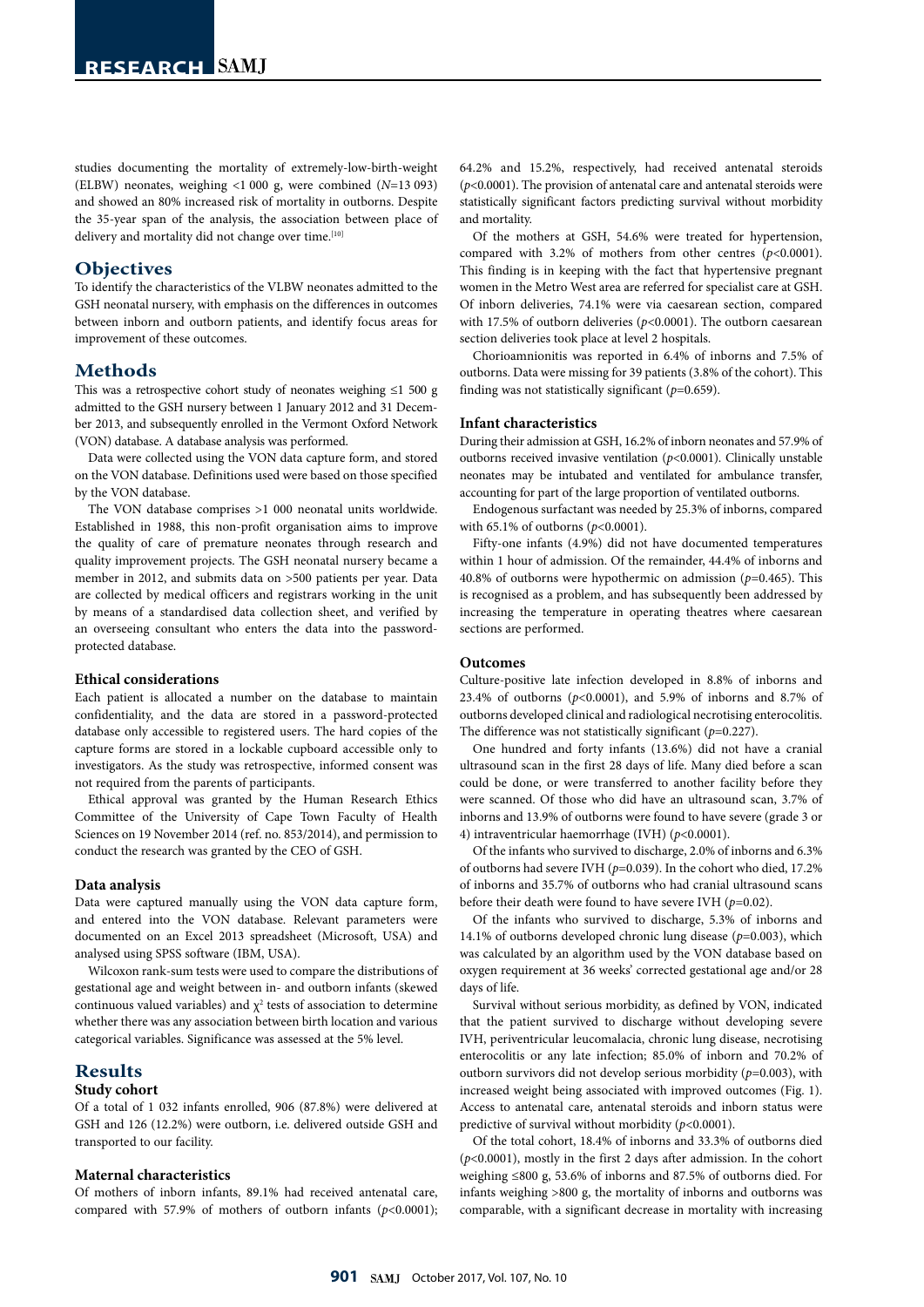birth weight (Fig. 2). Predictors of mortality included antenatal steroids and birth location ( $p$ <0.0001), as well as antenatal care ( $p$ =0.004).

The above outcomes are summarised in Table 1.

### **Discussion**

The concept of perinatal regionalisation was initially proposed in the USA in 1976, in the March of Dimes publication 'Towards improving the outcome of pregnancy.<sup>[10]</sup> It recommended that at-risk premature infants be delivered in level 3 hospitals with specialised perinatal services, and implementation of the model showed improvements in neonatal mortality rates throughout the USA. Over the past few decades, the outcomes of VLBW and ELBW neonates have improved significantly, particularly since the introduction of exogenous surfactant therapy in 1990<sup>[11]</sup> and the increased administration of antenatal steroids since the mid-1990s.<sup>[8,9]</sup> However, delivery outside a level 3 centre has remained a poor prognostic factor, largely as a result of less skilled resuscitation and initial care of premature neonates<sup>[3]</sup> and the fact that outborn mothers are less likely to have received antenatal care and steroids.[6]

In May 2012, the Metro West Health District adopted a policy of perinatal regionalisation, aiming to increase *in utero* transfer of



*Fig. 1. Survival without morbidity of inborn v. outborn neonates at Groote Schuur Hospital.*

premature infants to our level 3 unit for delivery. Unfortunately, many deliveries still take place at level 1 and 2 units, and the neonates are subsequently transferred to the GSH nursery for continued specialised care. Of the 1 032 patients recruited to this study, 87.8% were born at GSH and 12.2% were transferred in from other facilities. 60

In keeping with the literature, and reflecting the findings of SA case-controlled studies of preterm neonates born before arrival in KwaZulu-Natal Province<sup>[12]</sup> and Johannesburg,<sup>[13]</sup> compared with mothers of inborn infants, fewer of our mothers of outborn infants received antenatal care. They were also less likely to receive timeous antenatal steroids, which play a significant role in improving lung maturity and thus decreasing the development of chronic lung<br>disease as well as being protective against IVH [14] The consequences maturity and thus decreasing the development of chronic lung<br>disease, as well as being protective against IVH.<sup>[14]</sup> The consequences<br>of not receiving antenatal steroids were evident in our cohort, with<br>outhorn poppates re of not receiving antenatal steroids were evident in our cohort, with outborn neonates requiring more exogenous surfactant, and having a higher incidence of chronic lung disease and severe IVH, than their inborn counterparts. eo<br>Tei<br>as

Neonates weighing ≥800 g are eligible for invasive ventilatory support at the GSH nursery. Clinically unstable neonates are often intubated by inexperienced staff and ventilated for ambulance transfer, accounting for part of the large number of ventilated outborn infants. Not only is intubation and ventilation difficult, risky and costly, but it also increases the risk of hypotension and the need for surfactant<sup>[15]</sup> (another expensive procedure), as well as the risk of



*Fig. 2. Mortality of inborn v. outborn neonates at Groote Schuur Hospital.*

|                                                                            | Inborn, $n$ $(\%)$ | Outborn, $n$ $(\%)$ | $p$ -value |
|----------------------------------------------------------------------------|--------------------|---------------------|------------|
| Antenatal care                                                             | 807/906 (89.1)     | 73/126 (57.9)       | < 0.0001   |
| Steroids                                                                   | 582/906 (64.2)     | 19/126(15.2)        | < 0.0001   |
| Hypertension                                                               | 495/906 (54.6)     | 4/126(3.2)          | < 0.0001   |
| Chorioamnionitis                                                           | 57/887 (6.4)       | 8/106(7.5)          | 0.659      |
| Caesarean section                                                          | 671/906 (74.1)     | 22/126(17.5)        | < 0.0001   |
| Ventilation                                                                | 143/893 (16.2)     | 73/126 (57.9)       | < 0.0001   |
| Surfactant                                                                 | 229/906 (25.3)     | 73/126(65.1)        | < 0.0001   |
| Hypothermia                                                                | 382/860 (44.4)     | 49/120(40.8)        | 0.465      |
| Late infection                                                             | 73/827 (8.8)       | 26/111(23.4)        | < 0.0001   |
| <b>NEC</b>                                                                 | 53/892 (5.9)       | 11/126(8.7)         | 0.227      |
| Severe IVH                                                                 | 29/784 (3.7)       | 15/109(13.9)        | < 0.0001   |
| Chronic lung disease                                                       | 41/747(5.3)        | 12/85(13.4)         | 0.003      |
| Survival without morbidity                                                 | 628/739 (85.0)     | 59/84 (70.2)        | 0.003      |
| Mortality                                                                  | 167/906 (18.4)     | 42/126(33.3)        | < 0.0001   |
| $NEC = necrotising enterocolitis$ ; $IVH = intraventricular haemorrhage$ . |                    |                     |            |